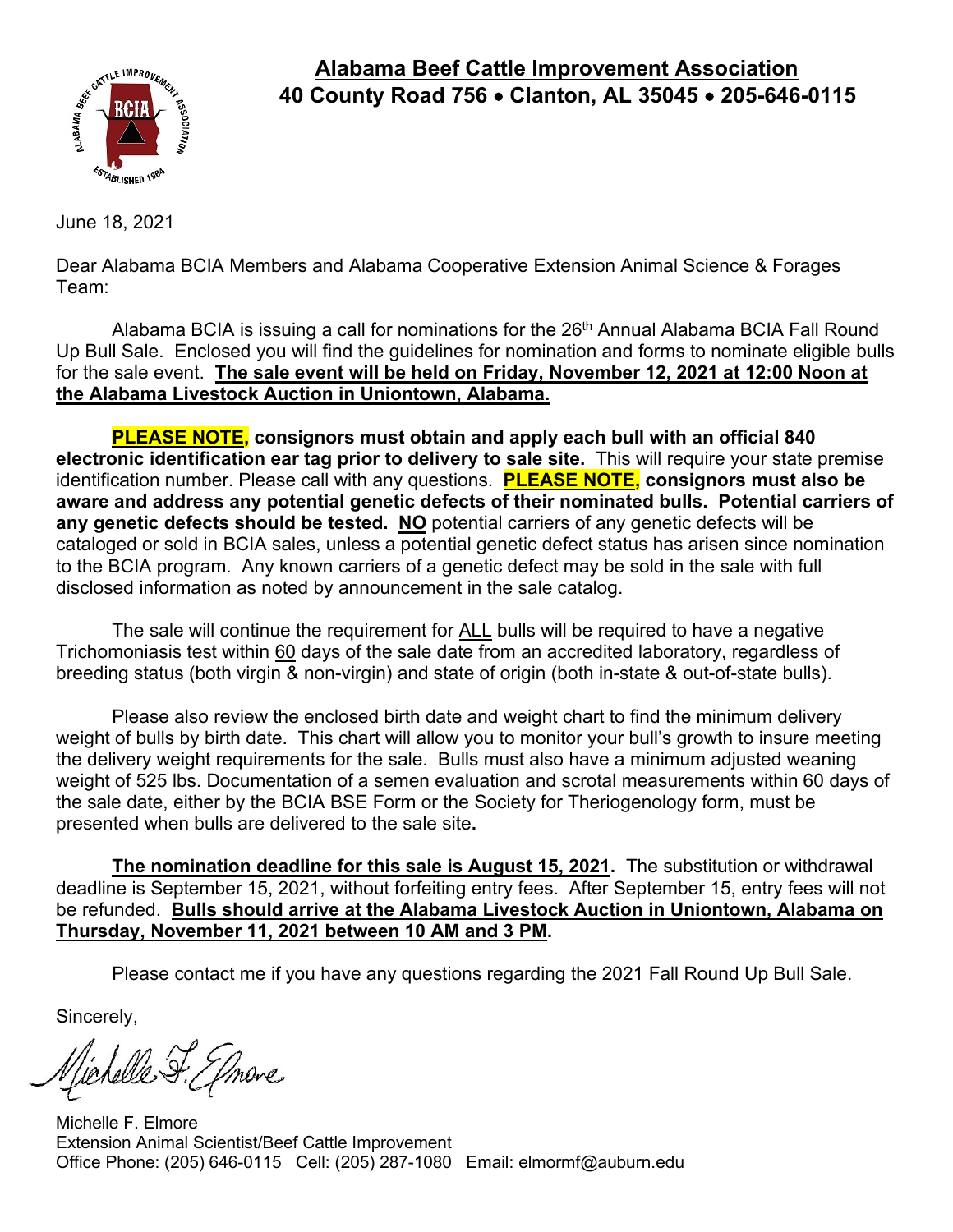#### **2021 ALABAMA BCIA "FALL ROUNDUP" BULL SALE GUIDELINES Entry Deadline: August 15, 2021**

- 1. Consignors must be an active Alabama BCIA member.
- **2.** All bulls must be registered with a recognized breed association & have EPDs for birth, weaning, maternal & yearling. **All bulls must have a minimum adjusted weaning weight of 525 lbs for nomination. Birth & weaning weights are required to be reported at nomination to meet minimum weights. \*\*NOTE, adjusted yearling weights are highly recommended to be reported.\*\***
- **3. Age Range- November 1, 2017 through May 31, 2020**
- **4.** Bulls born between 8/1/19-5/31/20 must have a WDA of 2 lbs. All others must weigh at least 1,700 lbs. A 5% shrink will be allowed for delivery weight requirement & for published sale weight as bulls are weighed. **Bulls not meeting the delivery weight requirements will be rejected from the sale at sale delivery when weights are taken & calculated.**
- 5. The deadline to consign bulls to this sale is **AUGUST 15, 2021**. The nomination items need to be mailed to: Michelle Elmore Alabama BCIA 40 Co Rd 756 Clanton, AL 35045 for each bull to be consigned:
- **6.** Withdrawals will be allowed until Sept. 15, 2021 without forfeiting entry fees. After Sept. 15, 2021, no entry fees will be refunded. **Substitution lots will be allowed until 30 days prior to the sale date, provided substitution bulls meet all sale requirements.**
- 7. The \$100 entry fee per bull is due with nomination, payable to AL BCIA. It will be refunded provided the bull arrives at the sale  $\&$  is sold. The sale cost includes: 4% of the announced selling price, 1% auctioneer fee, fixed cost of catalog, transfer fees, Beef Promotion & a prorated charge for all other cost to include advertising, labor, and barn rent.
- 8. Each **out of state bull**, on delivery, must have a current valid interstate health certificate (with lot number and tattoo) indicating freedom from Brucellosis. **Out of state** bulls from a certified & accredited herd still require an interstate health certificate. In order to comply with state and federal laws currently in effect regarding Trichomoniasis, Tuberculosis, Brucellosis, and interstate shipment of breeding cattle, you should consult your veterinarian and discuss this matter.
- **9.** A **minimum scrotal circumference of 32 cm is required for all bulls selling**. The consignor is responsible for having each bull's semen evaluated within **60 days** prior to delivery. **Documentation either by the BCIA BSE Form or the Society for Theriogenology form of the semen evaluation &**

**scrotal measurements must be presented when bulls are unloaded at sale site, if the bulls are to be sold in this sale.**

- **10.ALL bulls, regardless of breeding status (both virgin & non-virgin) and state of origin (both in-state & out-of-state bulls) will be required to have a negative Trichomoniasis test within 60 days of the sale date from an accredited laboratory.**
- 11. The consignor guarantees every bull selling to be a breeder, for a period of six months following sale date.
- 12. **Sale order will be determined by EPD percentiles for each bull within breed for calving ease or birth, weaning, yearling, and milk .** The within breed EPD index will be calculated using an individual bull's EPD & referencing the corresponding percentile for the listed 4 traits with the formula:

**EPD Index=100-(CE/BW+WW+YW+Milk)/4.**  Breed rotation will be determined by the number of each breed represented. Sale management has the right to alter sale order if deemed in the best interest of the sale. For example, bulls with low WDA are subject to movement in the sale order.

- 13. **Bulls should arrive at the AL Livestock Auction in Uniontown, AL on Thursday, November 11, 2021 between 10 AM & 3 PM.** Each bull must be ear tagged with both his lot visual tag  $& 840$  official electronic tag before arrival. A state premise id number is also required.
- 14. **Consignors or their designated representative will be required to remain on the premises during sale processing until their bulls or heifers are weighed & penned to verify animals meeting minimum weights & to assist in processing.** General labor will be provided by BCIA & by requested BCIA members. Please make certain that feed & feeding instructions are given to the sale management, if applicable.
- 15. All consignors of bulls to this sale agree to abide by the rules and guidelines, to all conclusions and decisions of the sale management.
- 16. BCIA reserves the right to limit the number of consignments to this sale.
- 17. Consigned bulls remain the property of the consignor until sold in the auction ring. Neither AL BCIA, AL Livestock Auction nor any representative associated with this sale shall assume any liability, legal or otherwise.
- 18. Sale capacity will be **100 total nominated bulls**, in this priority order, Alabama, southeast region, and then national consignors.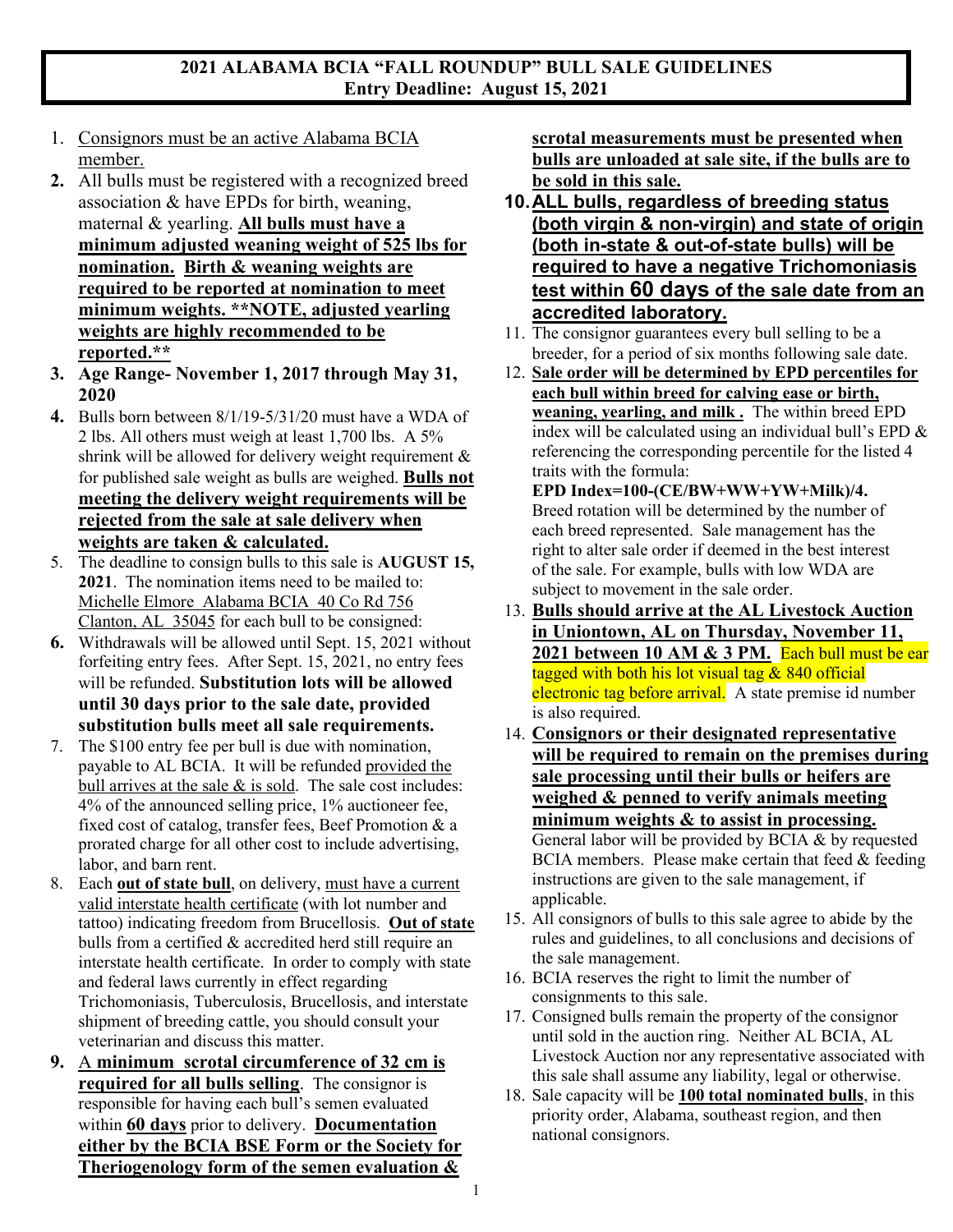# **Alabama BCIA "Fall Round Up" Bull Sale November 12, 2021 – Uniontown, AL**

**Entry Deadline: August 15, 2021** 

| OWNER/CONTACT PERSON:                                                                                                                                                                                                                                                                                                                                                                                                                                                                |  |  |  |  |
|--------------------------------------------------------------------------------------------------------------------------------------------------------------------------------------------------------------------------------------------------------------------------------------------------------------------------------------------------------------------------------------------------------------------------------------------------------------------------------------|--|--|--|--|
|                                                                                                                                                                                                                                                                                                                                                                                                                                                                                      |  |  |  |  |
|                                                                                                                                                                                                                                                                                                                                                                                                                                                                                      |  |  |  |  |
| CONTACT PHONE NUMBERS: Home $\qquad)$ Cell $\qquad)$                                                                                                                                                                                                                                                                                                                                                                                                                                 |  |  |  |  |
|                                                                                                                                                                                                                                                                                                                                                                                                                                                                                      |  |  |  |  |
|                                                                                                                                                                                                                                                                                                                                                                                                                                                                                      |  |  |  |  |
|                                                                                                                                                                                                                                                                                                                                                                                                                                                                                      |  |  |  |  |
| Checklist to have returned with this form to the BCIA Office by August 15, 2021 to complete<br>registration:<br>Entry Fee (\$100 per bull) Signed Registration Papers<br>(or please note if you would prefer electronic transfer)<br>Complete Footnote Information Complete Nomination Form                                                                                                                                                                                          |  |  |  |  |
| ENTRY FEE ENCLOSED (\$100 PER BULL):<br>Make checks payable to AL BCIA. Mail entry forms, registration papers,<br>and entry fees to: Michelle Elmore, 40 County Road 756, Clanton, AL 35045.<br>I have read and understand all the rules of the 2021 Fall Round Up Bull Sale, and I agree to abide by these<br>rules. NOTE: Would you like to participate in the Alabama State Checkoff Program at \$1.00/head?<br>This will be in addition to the National Checkoff of \$1.00/head. |  |  |  |  |
| Please indicate by marking:<br>Yes<br>Or<br>N <sub>0</sub>                                                                                                                                                                                                                                                                                                                                                                                                                           |  |  |  |  |
| Signature                                                                                                                                                                                                                                                                                                                                                                                                                                                                            |  |  |  |  |
| Date                                                                                                                                                                                                                                                                                                                                                                                                                                                                                 |  |  |  |  |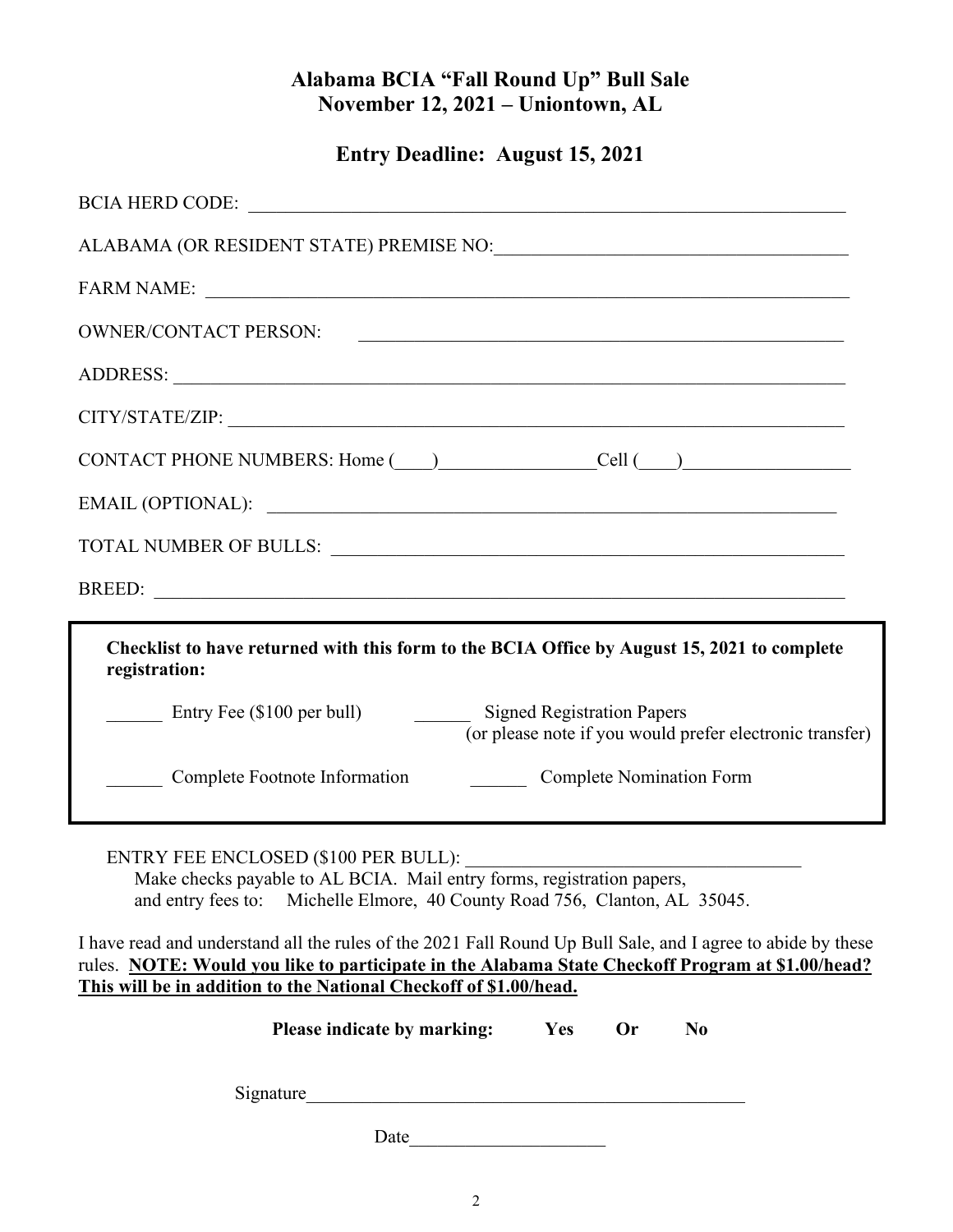## **Alabama BCIA "Fall Round Up" Bull Sale November 12, 2021 – Uniontown, AL**

**Farm Name \_\_\_\_\_\_\_\_\_\_\_\_\_\_\_\_\_\_\_\_\_\_\_\_\_\_\_\_\_\_\_\_\_\_\_\_\_\_\_\_\_\_\_\_\_\_\_\_\_\_\_\_\_\_\_\_\_\_\_\_\_\_\_\_**

**Contact Name \_\_\_\_\_\_\_\_\_\_\_\_\_\_\_\_\_\_\_\_\_\_\_\_\_\_\_\_\_\_\_\_\_\_\_\_\_\_\_\_\_\_\_\_\_\_\_\_\_\_\_\_\_\_\_\_\_\_\_\_\_\_**

#### **NOTE: Shaded columns are mandatory performance information to provide!! Please also select each bull as either a virgin or non-virgin herd sire!!! PLEASE NOTE: ALL BULLS ARE REQUIRED TO BE TESTED FOR TRICHOMONIASIS!**

| <b>Nomination Performance Information Form</b> |                                               |                     |                               |                         |                            |                          |                                                  |
|------------------------------------------------|-----------------------------------------------|---------------------|-------------------------------|-------------------------|----------------------------|--------------------------|--------------------------------------------------|
| Tattoo#                                        | Lot $#$<br>For<br><b>Office</b><br><b>Use</b> | <b>Birth</b><br>Wt. | Adj.<br>Weaning<br><u>Wt.</u> | Weaning<br><b>Ratio</b> | Adj.<br>Yearling<br>Weight | Yearling<br><b>Ratio</b> | <b>Footnote Information</b>                      |
|                                                |                                               |                     |                               |                         |                            |                          | Virgin Bull $\Box$<br>Non-Virgin Bull $\Box$     |
|                                                |                                               |                     |                               |                         |                            |                          | Non-Virgin Bull $\Box$<br>Virgin Bull $\Box$     |
|                                                |                                               |                     |                               |                         |                            |                          | Virgin Bull $\Box$<br>Non-Virgin Bull $\Box$     |
|                                                |                                               |                     |                               |                         |                            |                          | Virgin Bull $\Box$<br>Non-Virgin Bull $\Box$     |
|                                                |                                               |                     |                               |                         |                            |                          | Virgin Bull $\Box$ Non-Virgin Bull $\Box$        |
|                                                |                                               |                     |                               |                         |                            |                          | Non-Virgin Bull $\Box$<br>Virgin Bull $\Box$     |
|                                                |                                               |                     |                               |                         |                            |                          | Virgin Bull $\Box$<br>Non-Virgin Bull $\Box$     |
|                                                |                                               |                     |                               |                         |                            |                          | Virgin Bull $\Box$<br>Non-Virgin Bull $\Box$     |
|                                                |                                               |                     |                               |                         |                            |                          | Virgin Bull $\Box$<br>Non-Virgin Bull $\square$  |
|                                                |                                               |                     |                               |                         |                            |                          | Virgin Bull $\Box$<br>Non-Virgin Bull $\square$  |
|                                                |                                               |                     |                               |                         |                            |                          | Virgin Bull $\Box$<br>Non-Virgin Bull $\Box$     |
|                                                |                                               |                     |                               |                         |                            |                          | Virgin Bull $\,\Box\,$<br>Non-Virgin Bull $\Box$ |
|                                                |                                               |                     |                               |                         |                            |                          | Non-Virgin Bull $\Box$<br>Virgin Bull $\Box$     |
|                                                |                                               |                     |                               |                         |                            |                          | Virgin Bull $\Box$ Non-Virgin Bull $\Box$        |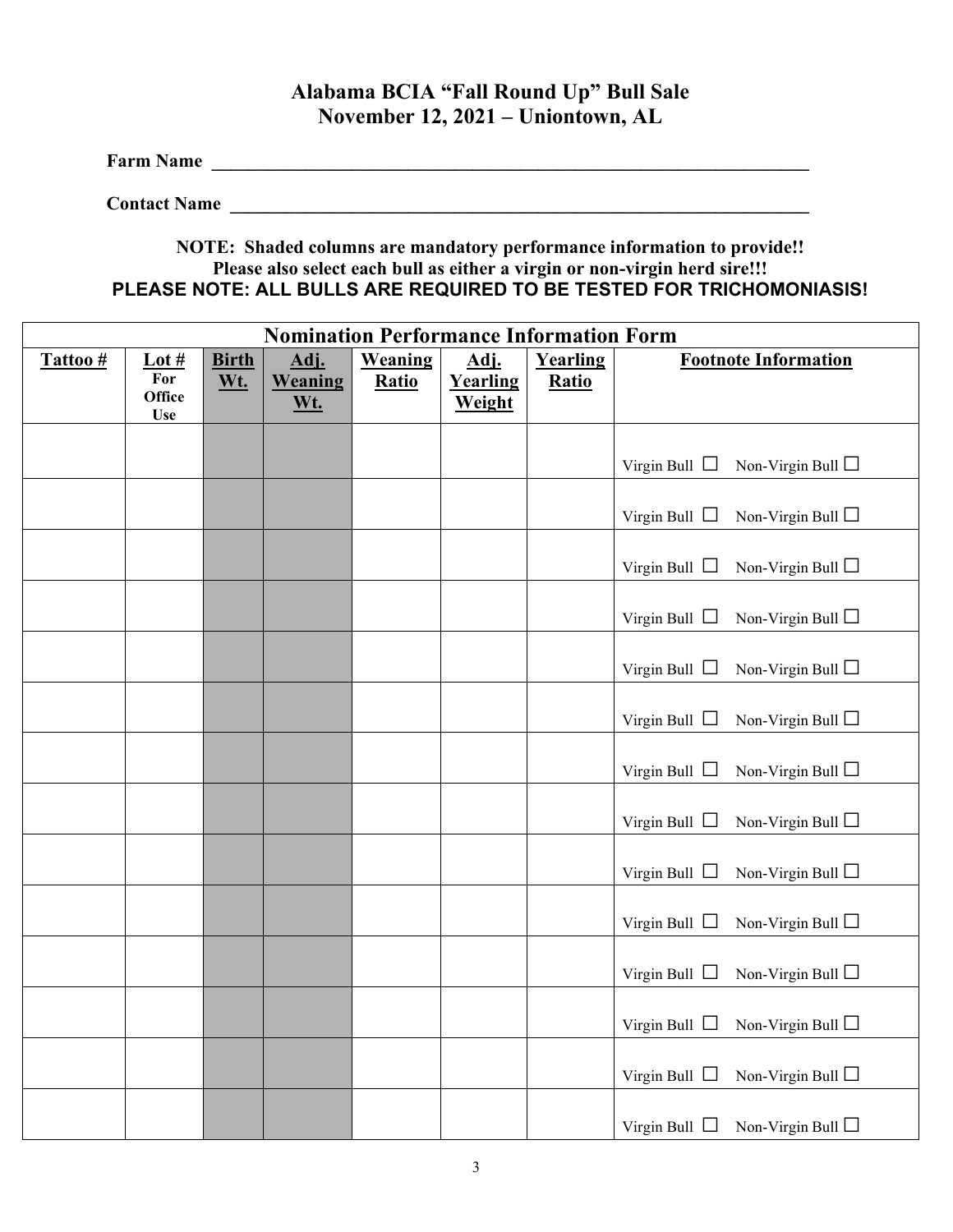#### **Additional Footnote Information**

(Please mark each tattoo number clearly for each footnote line.)

Please make sure to include additional information such as frame scores, scrotal circumference measurements, carcass ultrasound measurements, health testing results, etc. to be included in the catalog for each bull nominated.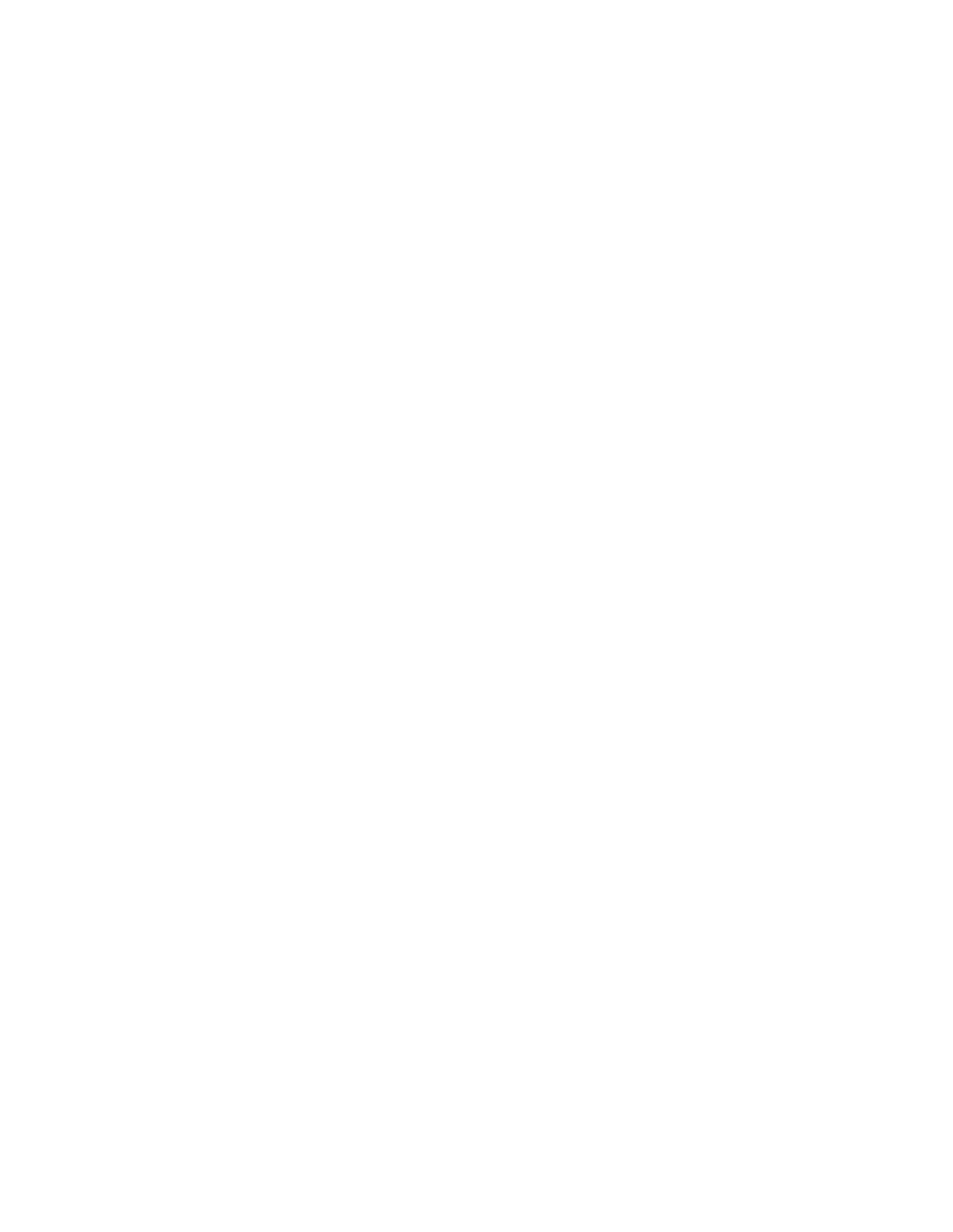#### **2021 Alabama BCIA Fall Round Up Sale Minimum Bull Weight Requirements (All weights include 5% shrink)**

## **\*\*\* All bulls born from 11/1/17 to 7/31/19 must weigh at least 1,700 lbs\*\*\***

| <b>Birth Date</b> | Min Wt | <b>Birth Date</b> | Min Wt | <b>Birth Date</b> | Min Wt | <b>Birth Date</b> | <b>Min Wt</b> |
|-------------------|--------|-------------------|--------|-------------------|--------|-------------------|---------------|
| 8/1/2019          | 1583   | 9/18/2019         | 1492   | 11/5/2019         | 1400   | 12/23/2019        | 1309          |
| 8/2/2019          | 1581   | 9/19/2019         | 1490   | 11/6/2019         | 1398   | 12/24/2019        | 1307          |
| 8/3/2019          | 1579   | 9/20/2019         | 1488   | 11/7/2019         | 1397   | 12/25/2019        | 1305          |
| 8/4/2019          | 1577   | 9/21/2019         | 1486   | 11/8/2019         | 1395   | 12/26/2019        | 1303          |
| 8/5/2019          | 1575   | 9/22/2019         | 1484   | 11/9/2019         | 1393   | 12/27/2019        | 1302          |
| 8/6/2019          | 1573   | 9/23/2019         | 1482   | 11/10/2019        | 1391   | 12/28/2019        | 1300          |
| 8/7/2019          | 1571   | 9/24/2019         | 1480   | 11/11/2019        | 1389   | 12/29/2019        | 1298          |
| 8/8/2019          | 1569   | 9/25/2019         | 1478   | 11/12/2019        | 1387   | 12/30/2019        | 1296          |
| 8/9/2019          | 1568   | 9/26/2019         | 1476   | 11/13/2019        | 1385   | 12/31/2019        | 1294          |
| 8/10/2019         | 1566   | 9/27/2019         | 1474   | 11/14/2019        | 1383   | 1/1/2020          | 1292          |
| 8/11/2019         | 1564   | 9/28/2019         | 1473   | 11/15/2019        | 1381   | 1/2/2020          | 1290          |
| 8/12/2019         | 1562   | 9/29/2019         | 1471   | 11/16/2019        | 1379   | 1/3/2020          | 1288          |
| 8/13/2019         | 1560   | 9/30/2019         | 1469   | 11/17/2019        | 1378   | 1/4/2020          | 1286          |
| 8/14/2019         | 1558   | 10/1/2019         | 1467   | 11/18/2019        | 1376   | 1/5/2020          | 1284          |
| 8/15/2019         | 1556   | 10/2/2019         | 1465   | 11/19/2019        | 1374   | 1/6/2020          | 1283          |
| 8/16/2019         | 1554   | 10/3/2019         | 1463   | 11/20/2019        | 1372   | 1/7/2020          | 1281          |
| 8/17/2019         | 1552   | 10/4/2019         | 1461   | 11/21/2019        | 1370   | 1/8/2020          | 1279          |
| 8/18/2019         | 1550   | 10/5/2019         | 1459   | 11/22/2019        | 1368   | 1/9/2020          | 1277          |
| 8/19/2019         | 1549   | 10/6/2019         | 1457   | 11/23/2019        | 1366   | 1/10/2020         | 1275          |
| 8/20/2019         | 1547   | 10/7/2019         | 1455   | 11/24/2019        | 1364   | 1/11/2020         | 1273          |
| 8/21/2019         | 1545   | 10/8/2019         | 1454   | 11/25/2019        | 1362   | 1/12/2020         | 1271          |
| 8/22/2019         | 1543   | 10/9/2019         | 1452   | 11/26/2019        | 1360   | 1/13/2020         | 1269          |
| 8/23/2019         | 1541   | 10/10/2019        | 1450   | 11/27/2019        | 1359   | 1/14/2020         | 1267          |
| 8/24/2019         | 1539   | 10/11/2019        | 1448   | 11/28/2019        | 1357   | 1/15/2020         | 1265          |
| 8/25/2019         | 1537   | 10/12/2019        | 1446   | 11/29/2019        | 1355   | 1/16/2020         | 1264          |
| 8/26/2019         | 1535   | 10/13/2019        | 1444   | 11/30/2019        | 1353   | 1/17/2020         | 1262          |
| 8/27/2019         | 1533   | 10/14/2019        | 1442   | 12/1/2019         | 1351   | 1/18/2020         | 1260          |
| 8/28/2019         | 1531   | 10/15/2019        | 1440   | 12/2/2019         | 1349   | 1/19/2020         | 1258          |
| 8/29/2019         | 1530   | 10/16/2019        | 1438   | 12/3/2019         | 1347   | 1/20/2020         | 1256          |
| 8/30/2019         | 1528   | 10/17/2019        | 1436   | 12/4/2019         | 1345   | 1/21/2020         | 1254          |
| 8/31/2019         | 1526   | 10/18/2019        | 1435   | 12/5/2019         | 1343   | 1/22/2020         | 1252          |
| 9/1/2019          | 1524   | 10/19/2019        | 1433   | 12/6/2019         | 1341   | 1/23/2020         | 1250          |
| 9/2/2019          | 1522   | 10/20/2019        | 1431   | 12/7/2019         | 1340   | 1/24/2020         | 1248          |
| 9/3/2019          | 1520   | 10/21/2019        | 1429   | 12/8/2019         | 1338   | 1/25/2020         | 1246          |
| 9/4/2019          | 1518   | 10/22/2019        | 1427   | 12/9/2019         | 1336   | 1/26/2020         | 1245          |
| 9/5/2019          | 1516   | 10/23/2019        | 1425   | 12/10/2019        | 1334   | 1/27/2020         | 1243          |
| 9/6/2019          | 1514   | 10/24/2019        | 1423   | 12/11/2019        | 1332   | 1/28/2020         | 1241          |
| 9/7/2019          | 1512   | 10/25/2019        | 1421   | 12/12/2019        | 1330   | 1/29/2020         | 1239          |
| 9/8/2019          | 1511   | 10/26/2019        | 1419   | 12/13/2019        | 1328   | 1/30/2020         | 1237          |
| 9/9/2019          | 1509   | 10/27/2019        | 1417   | 12/14/2019        | 1326   | 1/31/2020         | 1235          |
| 9/10/2019         | 1507   | 10/28/2019        | 1416   | 12/15/2019        | 1324   | 2/1/2020          | 1233          |
| 9/11/2019         | 1505   | 10/29/2019        | 1414   | 12/16/2019        | 1322   | 2/2/2020          | 1231          |
| 9/12/2019         | 1503   | 10/30/2019        | 1412   | 12/17/2019        | 1321   | 2/3/2020          | 1229          |
| 9/13/2019         | 1501   | 10/31/2019        | 1410   | 12/18/2019        | 1319   | 2/4/2020          | 1227          |
| 9/14/2019         | 1499   | 11/1/2019         | 1408   | 12/19/2019        | 1317   | 2/5/2020          | 1226          |
| 9/15/2019         | 1497   | 11/2/2019         | 1406   | 12/20/2019        | 1315   | 2/6/2020          | 1224          |
| 9/16/2019         | 1495   | 11/3/2019         | 1404   | 12/21/2019        | 1313   | 2/7/2020          | 1222          |
| 9/17/2019         | 1493   | 11/4/2019         | 1402   | 12/22/2019        | 1311   | 2/8/2020          | 1220          |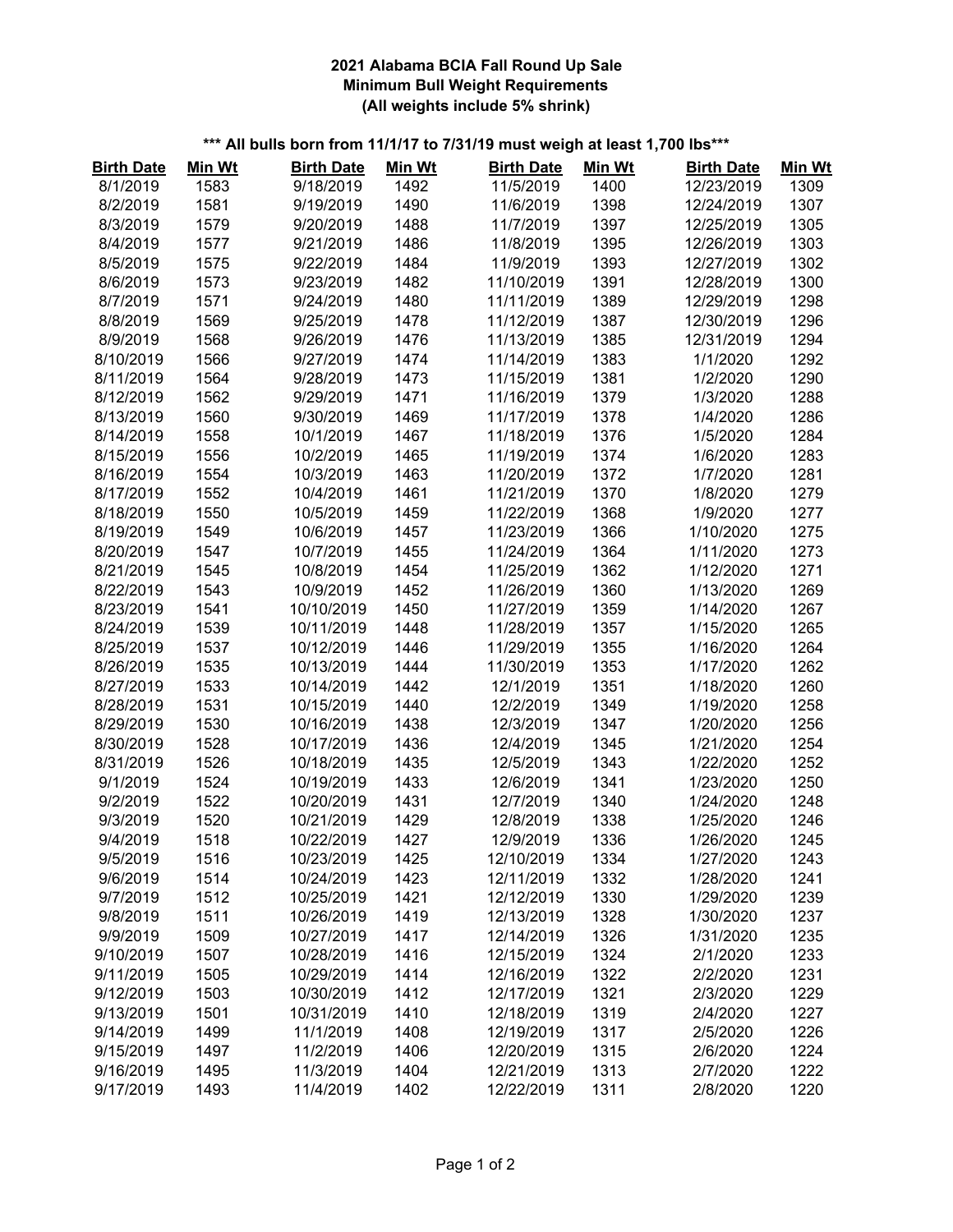#### **2021 Alabama BCIA Fall Round Up Sale Minimum Bull Weight Requirements (All weights include 5% shrink)**

| <b>Birth Date</b> | Min Wt | <b>Birth Date</b> | Min Wt | <b>Birth Date</b> | <u>Min Wt</u> |
|-------------------|--------|-------------------|--------|-------------------|---------------|
| 2/9/2020          | 1218   | 3/31/2020         | 1121   | 5/21/2020         | 1024          |
| 2/10/2020         | 1216   | 4/1/2020          | 1119   | 5/22/2020         | 1022          |
| 2/11/2020         | 1214   | 4/2/2020          | 1117   | 5/23/2020         | 1020          |
| 2/12/2020         | 1212   | 4/3/2020          | 1115   | 5/24/2020         | 1018          |
| 2/13/2020         | 1210   | 4/4/2020          | 1113   | 5/25/2020         | 1017          |
| 2/14/2020         | 1208   | 4/5/2020          | 1112   | 5/26/2020         | 1015          |
| 2/15/2020         | 1207   | 4/6/2020          | 1110   | 5/27/2020         | 1013          |
| 2/16/2020         | 1205   | 4/7/2020          | 1108   | 5/28/2020         | 1011          |
| 2/17/2020         | 1203   | 4/8/2020          | 1106   | 5/29/2020         | 1009          |
| 2/18/2020         | 1201   | 4/9/2020          | 1104   | 5/30/2020         | 1007          |
| 2/19/2020         | 1199   | 4/10/2020         | 1102   | 5/31/2020         | 1005          |
| 2/20/2020         | 1197   | 4/11/2020         | 1100   |                   |               |
| 2/21/2020         | 1195   | 4/12/2020         | 1098   |                   |               |
| 2/22/2020         | 1193   | 4/13/2020         | 1096   |                   |               |
| 2/23/2020         | 1191   | 4/14/2020         | 1094   |                   |               |
| 2/24/2020         | 1189   | 4/15/2020         | 1093   |                   |               |
| 2/25/2020         | 1188   | 4/16/2020         | 1091   |                   |               |
| 2/26/2020         | 1186   | 4/17/2020         | 1089   |                   |               |
| 2/27/2020         | 1184   | 4/18/2020         | 1087   |                   |               |
| 2/28/2020         | 1182   | 4/19/2020         | 1085   |                   |               |
| 2/29/2020         | 1180   | 4/20/2020         | 1083   |                   |               |
| 3/1/2020          | 1178   | 4/21/2020         | 1081   |                   |               |
| 3/2/2020          | 1176   | 4/22/2020         | 1079   |                   |               |
| 3/3/2020          | 1174   | 4/23/2020         | 1077   |                   |               |
| 3/4/2020          | 1172   | 4/24/2020         | 1075   |                   |               |
| 3/5/2020          | 1170   | 4/25/2020         | 1074   |                   |               |
| 3/6/2020          | 1169   | 4/26/2020         | 1072   |                   |               |
| 3/7/2020          | 1167   | 4/27/2020         | 1070   |                   |               |
| 3/8/2020          | 1165   | 4/28/2020         | 1068   |                   |               |
| 3/9/2020          | 1163   | 4/29/2020         | 1066   |                   |               |
| 3/10/2020         | 1161   | 4/30/2020         | 1064   |                   |               |
| 3/11/2020         | 1159   | 5/1/2020          | 1062   |                   |               |
| 3/12/2020         | 1157   | 5/2/2020          | 1060   |                   |               |
| 3/13/2020         | 1155   | 5/3/2020          | 1058   |                   |               |
| 3/14/2020         | 1153   | 5/4/2020          | 1056   |                   |               |
| 3/15/2020         | 1151   | 5/5/2020          | 1055   |                   |               |
| 3/16/2020         | 1150   | 5/6/2020          | 1053   |                   |               |
| 3/17/2020         | 1148   | 5/7/2020          | 1051   |                   |               |
| 3/18/2020         | 1146   | 5/8/2020          | 1049   |                   |               |
| 3/19/2020         | 1144   | 5/9/2020          | 1047   |                   |               |
| 3/20/2020         | 1142   | 5/10/2020         | 1045   |                   |               |
| 3/21/2020         | 1140   | 5/11/2020         | 1043   |                   |               |
| 3/22/2020         | 1138   | 5/12/2020         | 1041   |                   |               |
| 3/23/2020         | 1136   | 5/13/2020         | 1039   |                   |               |
| 3/24/2020         | 1134   | 5/14/2020         | 1037   |                   |               |
| 3/25/2020         | 1132   | 5/15/2020         | 1036   |                   |               |
| 3/26/2020         | 1131   | 5/16/2020         | 1034   |                   |               |
| 3/27/2020         | 1129   | 5/17/2020         | 1032   |                   |               |
| 3/28/2020         | 1127   | 5/18/2020         | 1030   |                   |               |
| 3/29/2020         | 1125   | 5/19/2020         | 1028   |                   |               |
| 3/30/2020         | 1123   | 5/20/2020         | 1026   |                   |               |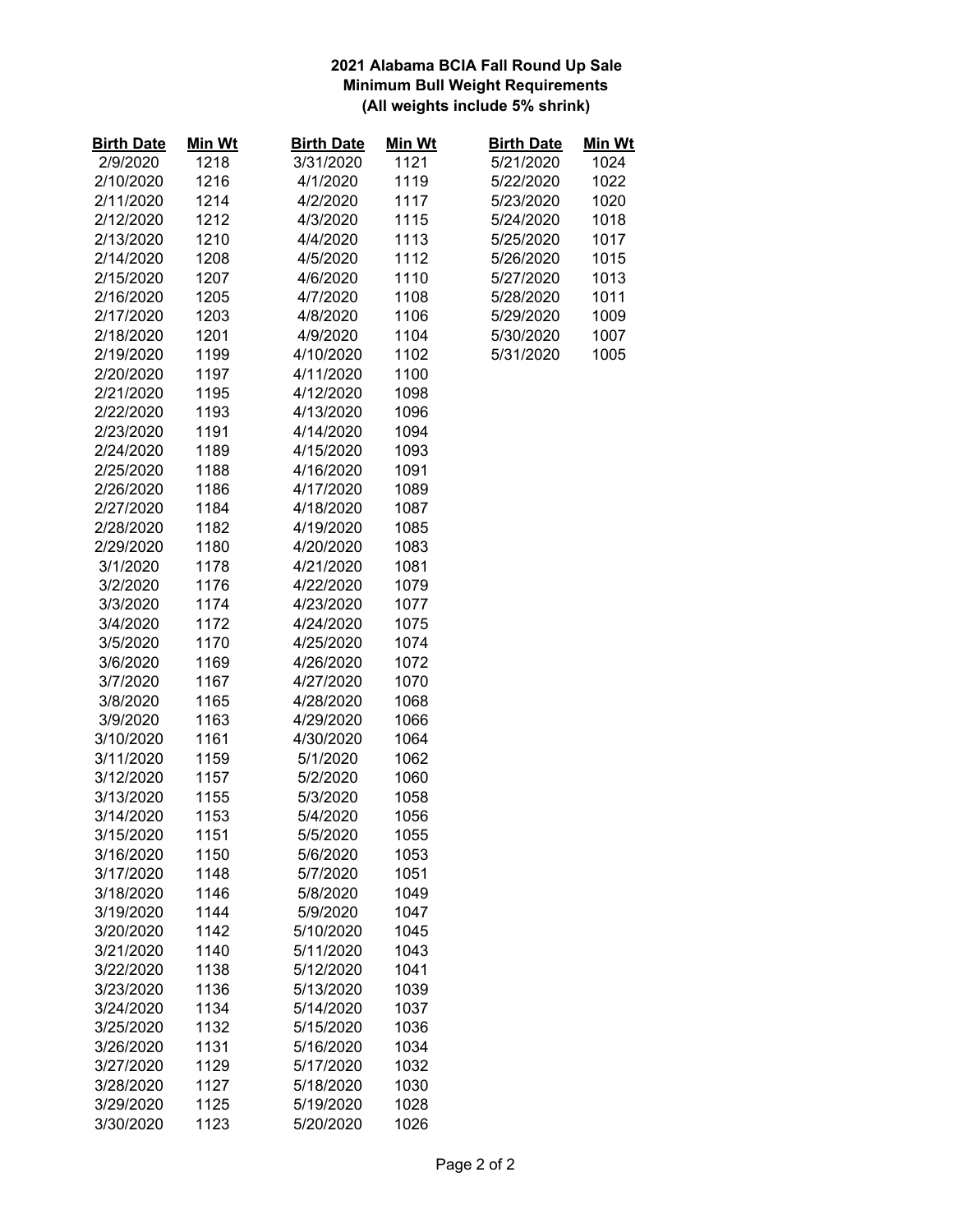

# **Alabama Beef Cattle Improvement Association**

**40 County Road 756 Clanton, Alabama 35045 205/646-0115**

## **BCIA Breeding Soundness Examination Form**

| Owner:                  | Bull Name:       | Date:  |
|-------------------------|------------------|--------|
| Address:                | Bull ID#:        | Breed: |
|                         | Lot #:           |        |
| City:<br>Zip:<br>State: | Farm / Tattoo #: |        |
| Phone:(                 | EID#:            |        |
|                         | Birth Date:      | Age:   |

| <b>Physical Examination</b>                                                   | <b>Semen Evaluation</b>                                                                                                                    |  |  |  |
|-------------------------------------------------------------------------------|--------------------------------------------------------------------------------------------------------------------------------------------|--|--|--|
| Body Condition Score:<br>8<br>9<br>2<br>3<br>4<br>5<br>7<br>$\mathbf{1}$<br>6 | Collection Method: $EE \Box$<br>AV <sub>D</sub><br>Massage $\square$                                                                       |  |  |  |
| Feet/Legs:                                                                    | Response: Erection $\Box$<br>Protrusion $\Box$<br>Ejaculation $\square$                                                                    |  |  |  |
| Eyes:                                                                         | <b>Semen Characteristics:</b><br>Ejaculate 1<br>Ejaculate 2                                                                                |  |  |  |
| Vesicular Glands:                                                             | Motility $(\%):$                                                                                                                           |  |  |  |
| Ampuilae/Prostate:                                                            | Gross (or)                                                                                                                                 |  |  |  |
| <b>Inguinal Rings:</b>                                                        | Individual                                                                                                                                 |  |  |  |
| Penis/Prepuce:                                                                | % Normal Cells                                                                                                                             |  |  |  |
| Testes/Spermatic Cord:                                                        | % Primary Abnormalities                                                                                                                    |  |  |  |
| Epididymidis:                                                                 | % Secondary Abnormalities                                                                                                                  |  |  |  |
| Scrotum: (Shape)                                                              | WBC, RBC, Other                                                                                                                            |  |  |  |
| Other:                                                                        | <b>CLASSIFICATION</b>                                                                                                                      |  |  |  |
| Scrotal Circumference:                                                        | Interpretation of data resulting from this exam would indicate<br>that on this date this bull is a:                                        |  |  |  |
| Remarks:                                                                      | П<br><b>Satisfactory potential breeder</b><br><b>Unsatisfactory potential breeder</b><br>$\Box$<br><b>Deferred for Re-examination</b><br>П |  |  |  |
|                                                                               | Re-examination recommended date:                                                                                                           |  |  |  |

Veterinarian (please sign):

Clinic: